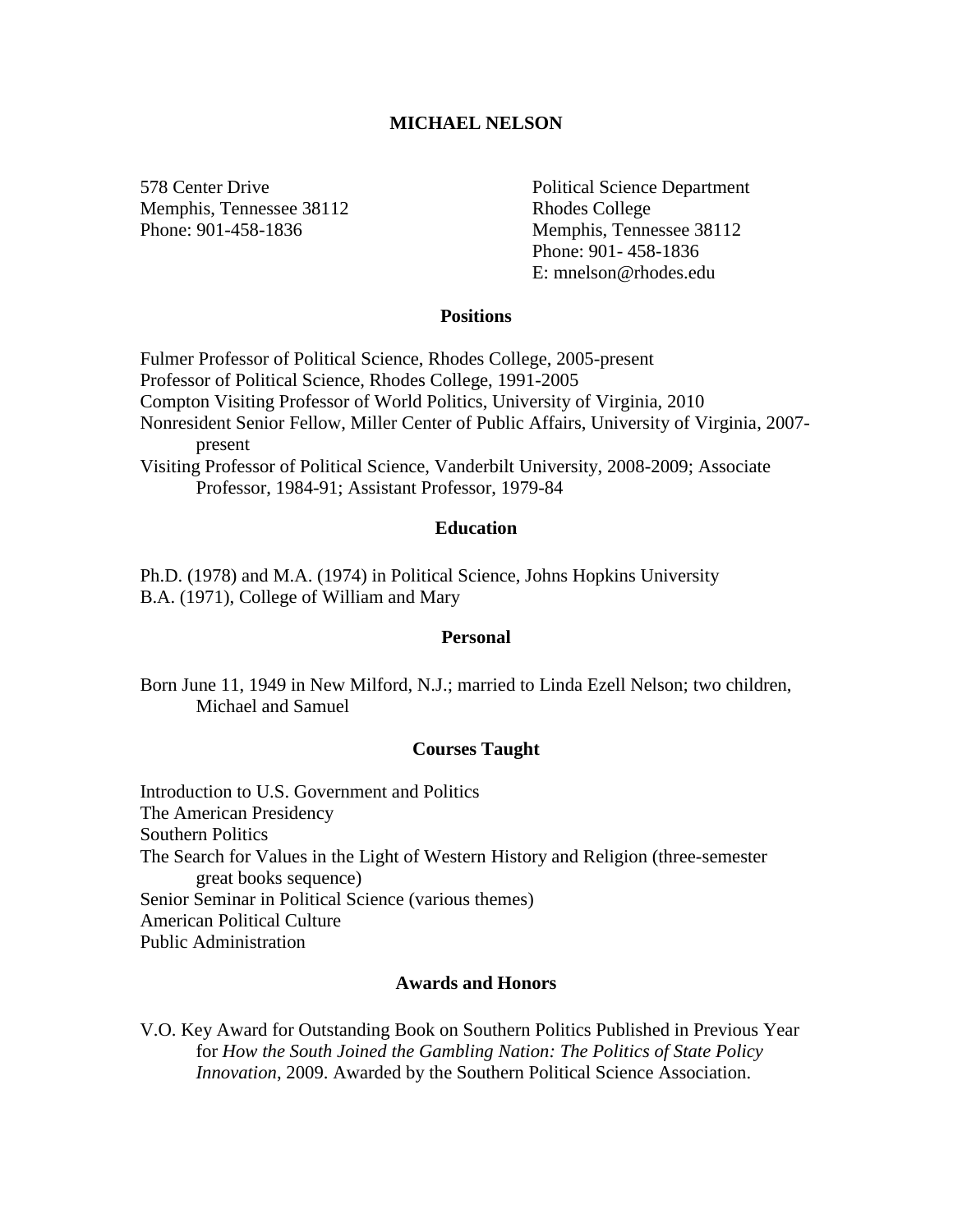- Hauenstein Center for Presidential Studies survey of books used in courses on the American presidency, 2007: first, fifth, twelfth, fifteenth
- Clarence Day Dean"s Award for Outstanding Research and Creative Activity, Rhodes College, 2001
- Community Service Award, Rhodes College Kinney Program, 1995
- Benjamin Franklin Award in the category of History, Politics, and Philosophy for *The American Presidency: Origins and Development, 1776-1990*, 1991
- Ellen Gregg Ingalls Award for Excellence in Classroom Teaching, Vanderbilt University, 1989
- Jeffrey Nordhaus Award for Excellence in Undergraduate Teaching in the College of Arts and Sciences, Vanderbilt University, 1987
- Third Prize, E.P. Dutton Best Sports Stories Competition for "Behind the Scenes at Baltimore"s Big Bowl," *Baltimore*, Vol. 71, No. 4 (April 1978), pp. 33-37. Reprinted in Irving T. Marsh and Edward Ehre, eds., *Best Sports Stories 1979* (New York: E.P. Dutton, 1979), pp. 76-83.
- ASCAP-Deems Taylor Award for music journalism and A.D. Emmart Prize for writing in the humanities for "How the Baltimore Symphony Got To Be So Good," *Baltimore*, Vol. 71, No. 9 (September 1978), pp. 70-77. Reprinted in the magazine's eightieth anniversary issue (October 1987), pp. 110-11, 142-43.

#### **Board Memberships**

- Board of Advisers, Thomas Jefferson Program in Public Policy Studies, College of William and Mary, 1987-2003
- Board of Advisers, AmericanPresident.org, a project of the Miller Center of Public Affairs, University of Virginia, 2002-06
- Board of Advisers, McConnell Center for Leadership Studies, University of Louisville, 2003-present

Board of Directors, Humanities Tennessee, 2002-present

Faculty-elected member, Board of Trustees, Rhodes College, 1994-97, 2000-03 Vestry, Calvary Episcopal Church, 1994-97, 2002-05

### **Books, Articles, Chapters, and Essays, by Topic**

#### **The American Presidency**

- *The President's Words: Speeches and Speechwriting in the Modern White House*, coeditor with Russell L. Riley (Lawrence: University Press of Kansas, forthcoming Fall 2010). Author of Chapter 1, "Speeches, Speechwriters, and the American Presidency," pp. 1-26.
- "Neustadt"s "Presidential Power" at 50," *Chronicle of Higher Education*, Chronicle Review section (April 2, 2010), pp. B6-8. Reprinted in History News Network (http://hnn.us/roundup/entries/124970.html).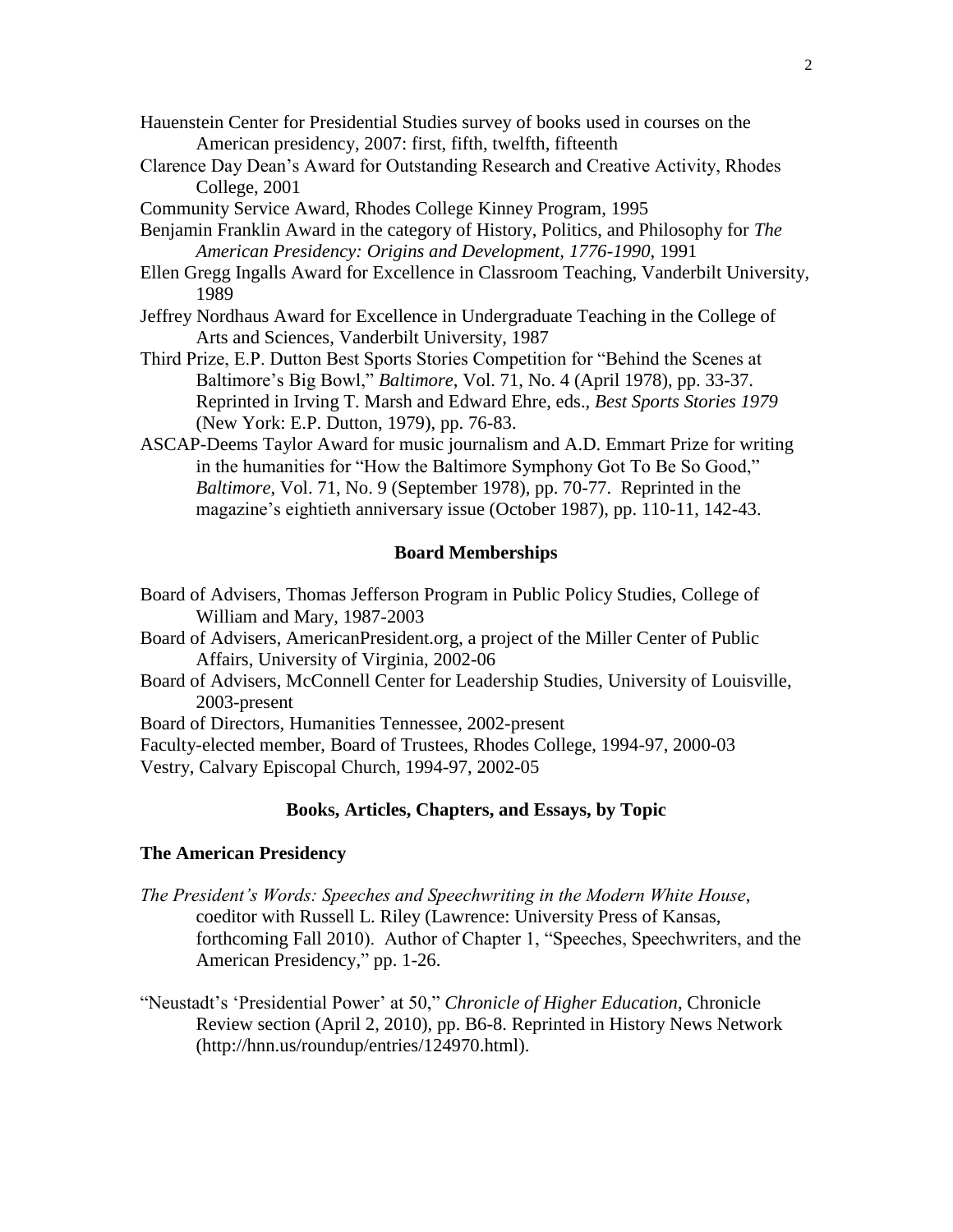- *The Presidency and the Political System*, 9th ed., editor (Washington: Congressional Quarterly Press, 2010; 1st ed., 1984; 2nd ed., 1988; 3rd ed., 1991; 4th ed., 1995; 5th ed., 1998; 6th ed., 2000; 7th ed., 2003; 8th ed., 2006). Author of Chapter 6, "The Psychological Presidency" and, in previous editions, "Evaluating the Presidency" (1st through 8th eds.) and, with Thomas Tillman, "The Presidency, The Bureaucracy, and Foreign Policy: Lessons from Cambodia" (1st ed.). "The Psychological Presidency" reprinted in F. R. Harris, ed., *Readings on the Body Politic* (Glenview, Ill.: Scott, Foresman and Co., 1987), pp. 378-84.
- *Debating the Presidency: Conflicting Perspectives on the American Executive*, 2nd ed., coeditor with Richard J. Ellis (Washington: Congressional Quarterly Press, 2010; 1st. ed., 2006). Author of "Pro: National Primary," pp. 14-30 and of short essays introducing seven chapters.
- "Richard Cheney and Power of the Modern Vice Presidency," in Steven E. Schier, ed., *Ambition and Division: Legacies of the George W. Bush Presidency* (Pittsburgh: University of Pittsburgh Press, 2009), pp. 172-189
- "Presidential Power: The Unitary Executive in Theory and Practice," *Chronicle of Higher Education*, Chronicle Review section (March 21, 2008), pp. B16-17. Reprinted in History News Network (http://hnn.us/roundup/entries/48636.html)
- *The Evolving Presidency: Addresses, Cases, Letters, Reports, Resolutions, Essays, Transcripts, and Other Landmark Documents, 1787-2008*, 3rd. ed., editor (Washington: Congressional Quarterly Press, 2008; 1st ed., 1998; 2nd ed., 2004). Author of fifty-four short essays introducing the documents.
- *The American Presidency: Origins and Development, 1776-2002*, 5th ed., with Sidney M. Milkis (Washington: Congressional Quarterly Press, 2008; 1st ed., 1990; 2nd ed., 1994; 3rd ed., 1999; 4th ed., 2003; Chinese edition, 2008)
- "Lincoln, Religion, and Presidential Leadership," in Terry L. Price and J. Thomas Wren, eds., *The Values of Presidential Leadership* (New York: Palgrave Macmillan, 2007), pp. 13-33. Originally presented at the Conference on Presidential Leadership, Jepson School of Leadership Studies, University of Richmond, 2005
- "Constitutional Change and the Modern Presidency: The Twentieth, Twenty-second, and Twenty-fifth Amendments to the Constitution," in Pierre Lagayette, ed., *L'empire de l'executif: la presidence des Etats Unis de Franklin Roosevelt a George W. Bush (1933-2006)* [*Executive Supremacy: The American Presidency from Franklin D. Roosevelt to George W. Bush*] (Paris: Presses de l"Universite Paris— Sorbonne, 2007), pp. 63-85
- "Person and Office: Presidents, the Presidency, and Foreign Policy," in James M. McCormick and Eugene Wittkopf, eds., *Domestic Sources of American Foreign*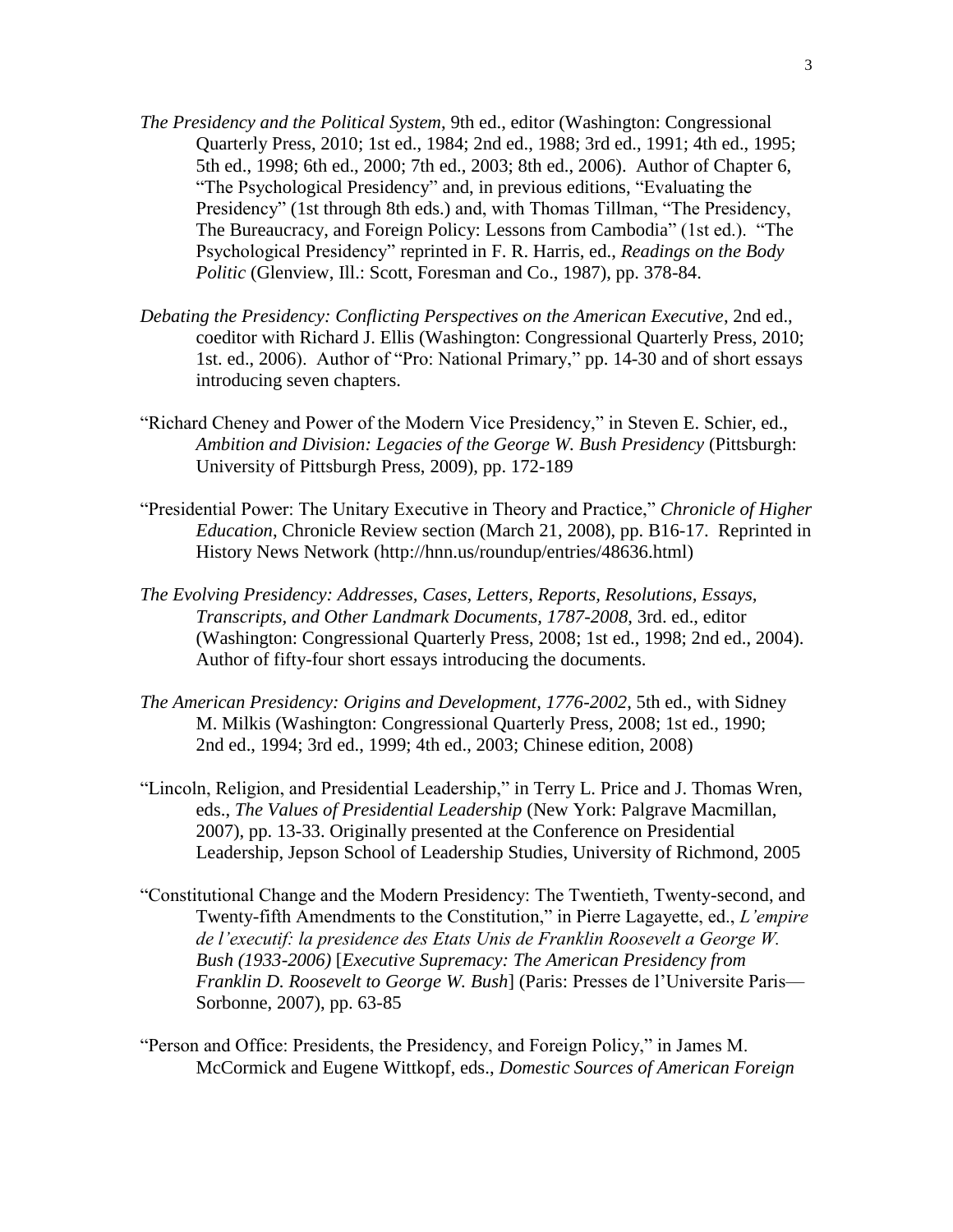*Policy: Insights and Evidence*, 5th ed. (Lanham, Md.: Rowman and Littlefield, 2008); 4th ed. (2004), pp. 149-57.

- *Guide to the Presidency*, 4th. ed., editor (Washington: Congressional Quarterly, 2008; 1st ed., 1988; 2nd ed., 1996; 3rd ed., 2003). Author of Chapter 1, "Constitutional Beginnings," pp. 3-66, Chapter 3, "History of the Vice Presidency," pp. 201-17, Chapter 4, "Rating the Presidents," pp. 219-24, Chapter 5, "The Electoral Process and Taking Office." (with Charles C. Euchner and John Anthony Maltese), pp. 227-351, Chapter 8, "Selection by Succession," pp. 445-58, Chapter 9, "Removal of the President and the Vice President" (with Margaret Jane Wyszomirski), pp. 459-509, Chapter 23, "Office of the Vice President," pp. 1093-1102, Chapter 32, "Former Presidents," pp.1559-71, and Appendix, "Documents and Texts" (introductory essays for each document), pp. 1739-1811
- "Nixon"s Final Campaign," *Chronicle of Higher Education*, Chronicle Review section (July 19, 2007), pp. B6-7. Reprinted in History News Network (http://hnn.us/roundup/entries/41138.html)
- "Constitutional Qualifications for President," in James P. Pfiffner and Roger H. Davidson, eds., *Understanding the Presidency*, 4th ed. (Pearson Longman, 2007), pp. 14-22
- "LBJ"s Waxing and Waning Reputation," *Chronicle of Higher Education*, Chronicle Review section (August 11, 2006), B8-9. Abridged in History News Network [\(http://hnn.us\)](http://hnn.us/), August 8, 2008
- "Elections and Achievement: Campaigns and Governing in the Reagan Era," in Paul G. Kengor and Peter Schweizer, *The Reagan Presidency: Assessing the Man and His Legacy* (Lanham, Md.: Rowman and Littlefield, 2005), pp. 5-23
- "Hail to the Sheaf: Presidential Libraries," *Chronicle of Higher Education*, Chronicle Review section (November 12, 2004), pp. B15-17. Abridged in History News Network [\(http://hnn.us\)](http://hnn.us/), November 19, 2004
- "George W. Bush and Congress: The Electoral Connection," in Gary L. Gregg II and Mark J. Rozell, eds., *Considering the Bush Presidency* (New York: Oxford University Press, 2004), pp. 141-159. Reprinted in *Perspectives on Political Science*, Vol. 32, No. 2 (Summer 2003), pp. 157-63.
- "Anatomy of a Rally "Round the Flag Effect: George W. Bush and the War on Terrorism," with Marc J. Hetherington, *PS: Political Science and Politics*, Vol. 36, No. 1 (January 2003), pp. 37-42
- "Power Dark, Power Bright: Robert A. Caro, Robert Moses, and Lyndon Johnson," *Virginia Quarterly Review*, Vol. 79, No. 1 (Winter 2003), pp. 1-16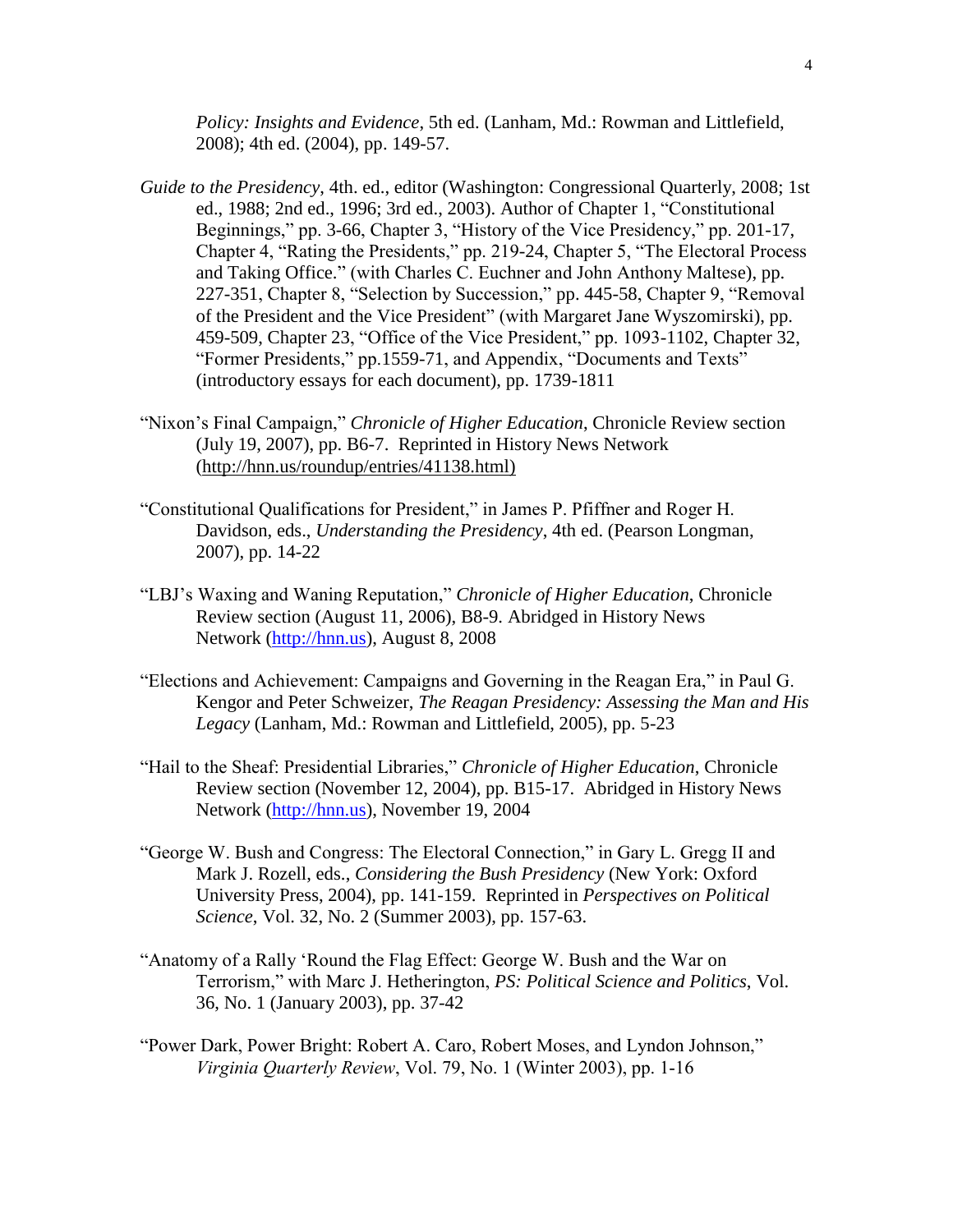- "The President as Potentate," *American Prospect*, Vol. 12, No. 19 (November 5, 2001), pp. 42-46. Review essay on Richard Reeves, *President Nixon: Alone in the White House*, and Larry Berman, *No Peace, No Honor: Nixon, Kissinger, and Betrayal in Vietnam*.
- "Ol" Red, White, and Blue Eyes: Frank Sinatra and the American Presidency," *Popular Music and Society*, Vol. 24, No. 4 (Winter 2000), pp. 79-102. Reprinted as "Frank Sinatra and Presidential Politics" in Stanislao G. Pugliese, editor, *Frank Sinatra: History, Identity, and Italian-American Culture* (New York: Palgrave Macmillan, 2004), pp. 47-70. Originally presented at the Hofstra University Conference on Frank Sinatra, 1999.
- "Where Have You Gone, Franklin Roosevelt?" *American Prospect* (November 6, 2000), pp. 51-53. Review essay of Marc Landy and Sidney M. Milkis, *Presidential Greatness*, and Fred I. Greenstein, *The Presidential Difference: Leadership Style from FDR to Clinton*.
- "A Curse of the Vice Presidency?" *American Prospect* (July 31, 2000), pp. 20-24. Reprinted in Richard M. Valelly, ed., *Princeton Readings in American Politics* (Princeton: Princeton University Press, 2009), pp. 129-135.
- "Why the Media Love Presidents and Presidents Hate the Media," *Virginia Quarterly Review*, Vol. 75, No. 2 (Spring 2000), pp. 255-68. Reprinted in *Vital Speeches of the Day*, Vol. 65, No. 17 (June 15, 1999). Originally presented as the M. L. Seidman Town Hall Lecture, Rhodes College, 1999.
- "Bill Clinton and the Politics of Second Terms," *Presidential Studies Quarterly*, Vol. 28, No. 4 (Fall 1998), 786-792
- "The Plural Executive Redux," *Congress and the Presidency*, Vol. 25, No. 2 (Spring 1998), pp. 79-89
- "Kennedy and Achilles: A Classical Approach to Political Science," *PS: Political Science and Politics*, Vol. 29, No. 3 (September 1996), pp. 505-10. Originally presented at the annual meeting of the American Political Science Association, 1995.
- "La Presidencia: Clinton y el ciclo de la politica y las politicas," *Estados Unidos: Informe Trimestral*, Vol. 3, No. 2 (1993), pp. 19-37
- "Nelson A. Rockefeller and the American Vice Presidency," in Bernard J. Firestone and Alexej Ugrinsky, eds., *Gerald R. Ford and the Politics of Post-Watergate America* (Westport, Conn.: Greenwood Press, 1993), pp. 139-59. Originally presented at the Hofstra University Conference on the Ford Presidency, 1989.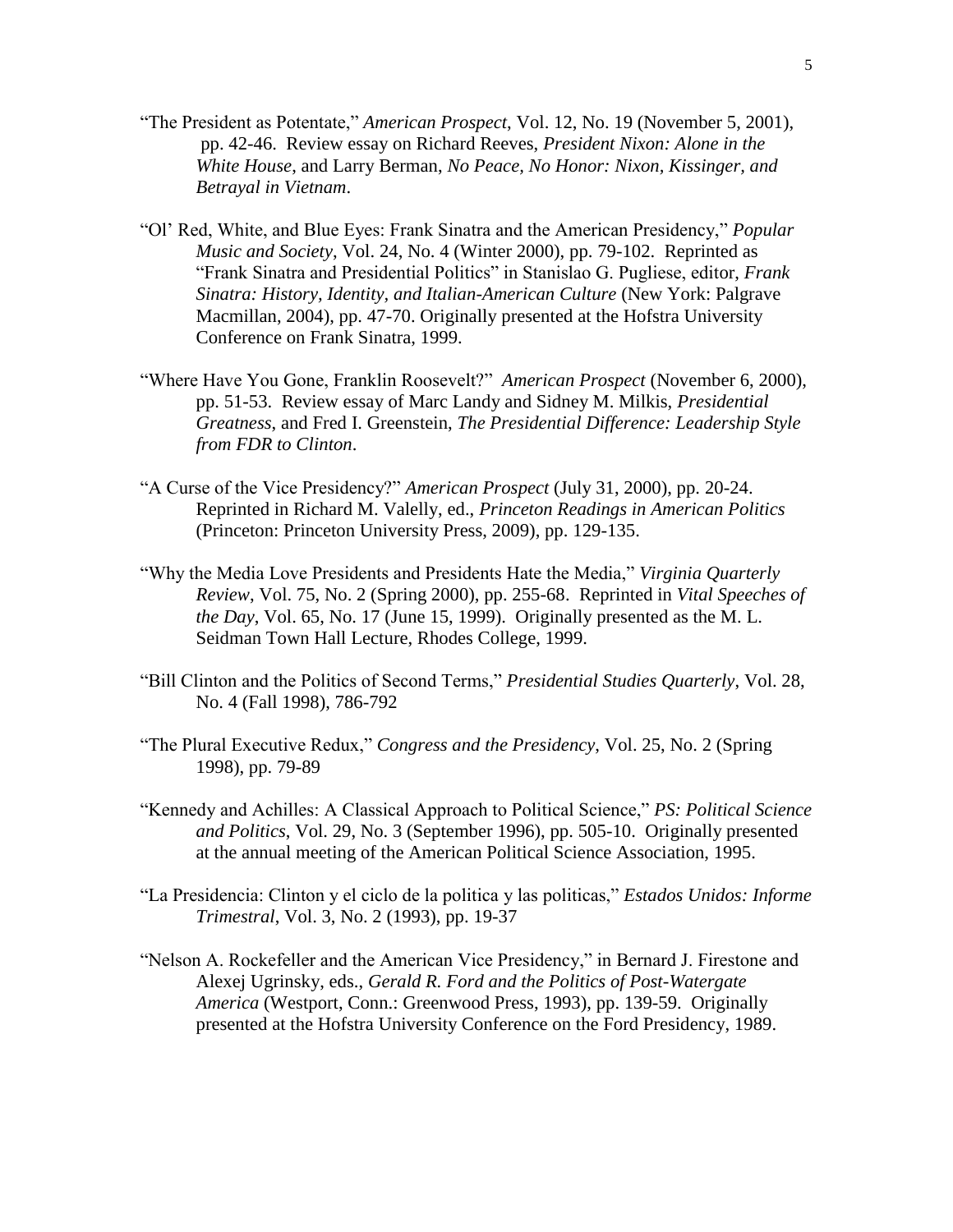- *Historic Documents on the Presidency, 1776-1989*, editor. (Washington: Congressional Quarterly Press, 1989). Author of seventy-four short essays introducing the documents.
- "Is There a Postmodern Presidency?: A Review Essay," *Congress and the Presidency*, Vol. 16, No. 2 (Autumn 1989), pp. 155-62. Originally presented at the annual meeting of the American Political Science Association, 1989.
- *A Heartbeat Away* (Washington: Brookings Institution, 1988)
- "The President and the Court: Reinterpreting the Court-Packing Episode of 1937," *Political Science Quarterly*, Vol. 103, No. 2 (Summer 1988), pp. 267-93. Reprinted in Kermit L. Hall, ed., *Major Problems in American Constitutional History*, Vol. 2 (Lexington, Mass.: D.C. Heath, 1992), pp. 226-41; in Hall, ed., *Equal Justice Under the Law: The Supreme Court in American Society*, Vol. 3 ( (New York: Carlson Publishing, 1996); and in Hall, ed., *The Supreme Court in Modern Society* (Garland Publishing, 2000). Originally presented at the annual meeting of the Organization of American Historians, 1986, and the annual meeting of the American Political Science Association, 1986.
- "Rossiter Revisited," introduction to new edition of Clinton Rossiter, *The American Presidency* (Baltimore: Johns Hopkins University Press, 1987), pp. ix-xix
- "Constitutional Qualifications for President," *Presidential Studies Quarterly,* Vol. 17, No. 2 (Spring 1987), pp. 383-99. Reprinted in Thomas E. Cronin, ed., *Inventing the American Presidency* (Lawrence, Kansas: University Press of Kansas, 1989), pp. 13-32. Originally presented at the annual meeting of the Southern Political Science Association, 1986.
- "Institutional and Political Aspects of Second-Term Presidencies," *Presidency Research*, Vol. 8, No. 2 (Spring 1986), pp. 19-23. Originally presented at the annual meeting of the Tennessee Political Science Association, 1986.
- "Two Steps Forward (Is) One Step Back: Post-Neustadt Presidential Scholarship," *Presidency Research*, Vol. 7, No. 2 (Spring 1985), pp. 22-27
- *Presidents, Politics and Policy*, with Erwin C. Hargrove (Baltimore: Johns Hopkins University Press and New York: Alfred A. Knopf, 1984)
- "The White House, Bureaucracy, and Foreign Policy: Lessons from Cambodia," *Virginia Quarterly Review*, Vol. 56, No. 2 (Spring 1980), pp. 650-67
- "James David Barber and the Psychological Presidency," *Virginia Quarterly Review*, Vol. 56, No. 4 (Autumn 1980), pp. 650-67. Reprinted in Thomas E. Cronin, ed, *Rethinking the Presidency* (Boston: Little, Brown, 1982), pp. 75-86; in Robert DiClerico, ed., *Analyzing the Presidency* (Guilford, Conn.: Dushkin Publishing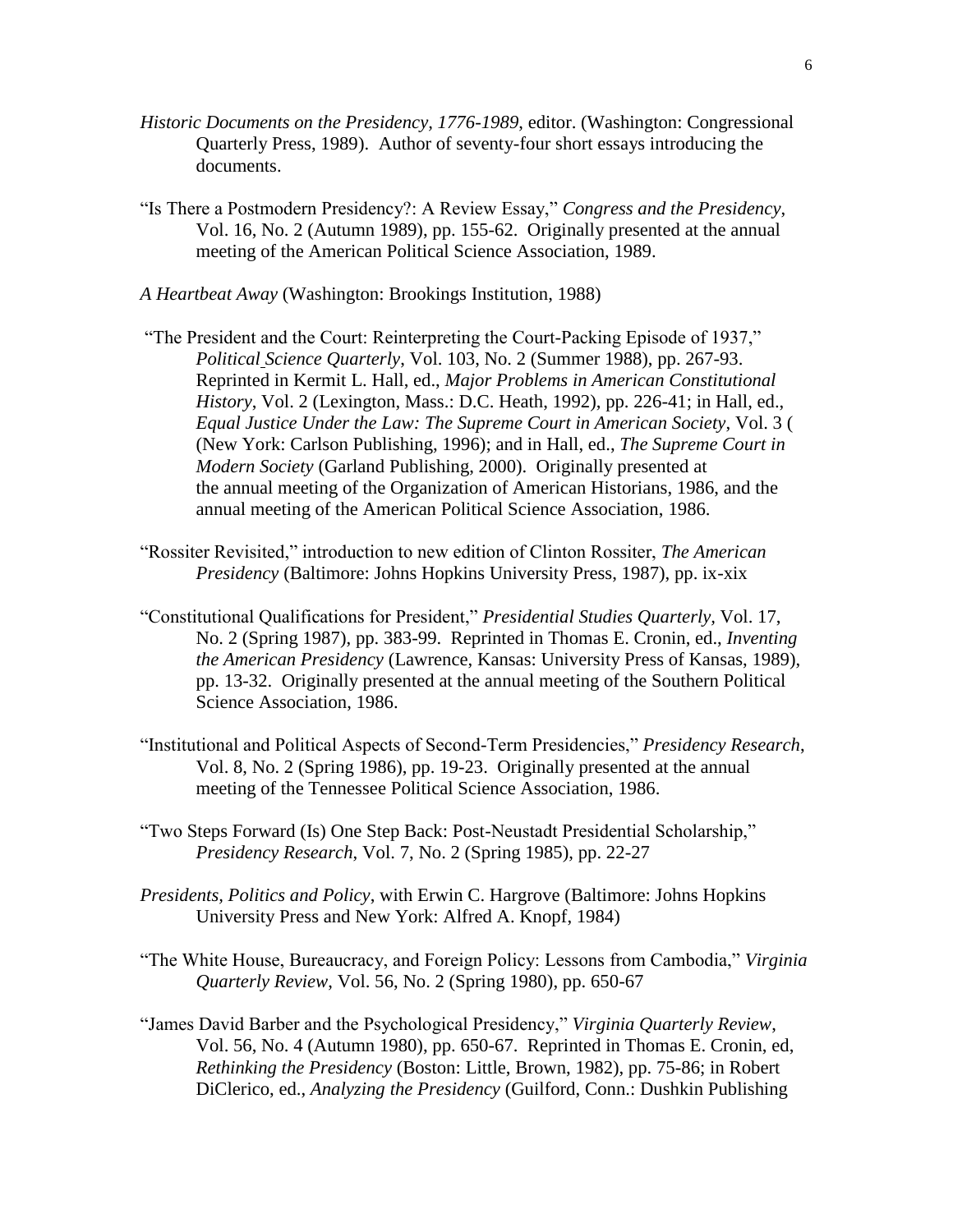Group, 1985), pp. 34-44, and 2nd ed. (1990), pp. 36-42; and in William David Pederson, ed., *The "Barberian" Presidency: Theoretical and Empirical Readings* (New York: Peter Lang, 1989), pp. 93-110.

"Leaders Who Follow and Leaders Worth Following," *Washington Monthly*, Vol. 11, No. 1 (March 1979), pp. 52-55. Review essay of James MacGregor Burns, *Leadership*.

## **Presidential Selection**

- *The Elections of 2008*, editor (Washington, D.C: Congressional Quarterly Press, 2010). Author of Chapter 1, "The Setting: Diversifying the Presidential Talent Pool," pp. 1-21
- "A Historic Political Street Fight" (review of HBO movie *Recount*), *Chronicle of Higher Education*, Chronicle Review section (May 30, 2008), p. B20. Reprinted in History News Network (http://hnn.us/roundup/comments/50691.html)
- *The Elections of 2004*, editor (Washington, D.C: Congressional Quarterly Press, 2005). Author of Chapter 1, "The Setting: George W. Bush, Majority President," pp. 1- 17.
- *The Elections of 2000*, editor. (Washington, D.C: Congressional Quarterly Press, 2001). Author of Chapter 3, "The Election: Ordinary Politics, Extraordinary Outcome," pp. 55-91 and Chapter 9, "The Post-election Election: Politics by Other Means," pp. 211-224.
- *The Elections of 1996*, editor (Washington: Congressional Quarterly Press, 1997). Author of Chapter 1, "1997 and Beyond: The Perils of Second-Term Presidents," pp. 1-13, and Chapter 3, "The Election: Turbulence and Tranquillity in Contemporary American Politics," pp. 44-80.
- *The Elections of 1992*, editor. (Washington: Congressional Quarterly Press, 1993). Author of Chapter 6, "The Presidency: Clinton and the Cycle of Politics and Policy," pp. 125-52, Chapter 8, "Conclusion: Some Things Old, Some Things New," pp. 183-92.
- *Historic Documents on Presidential Elections 1787-1988*, editor (Washington: Congressional Quarterly, 1992). Author of seventy short essays introducing the documents.
- *The Elections of 1988*, editor (Washington: Congressional Quarterly Press, 1989). Author of Chapter 8, "Constitutional Aspects of the Elections," pp. 181-210. Chapter 8 reprinted in Peter Woll and Robert H. Binstock, *America's Political System*, 5th ed. (New York: McGraw-Hill, 1991), pp. 205-209.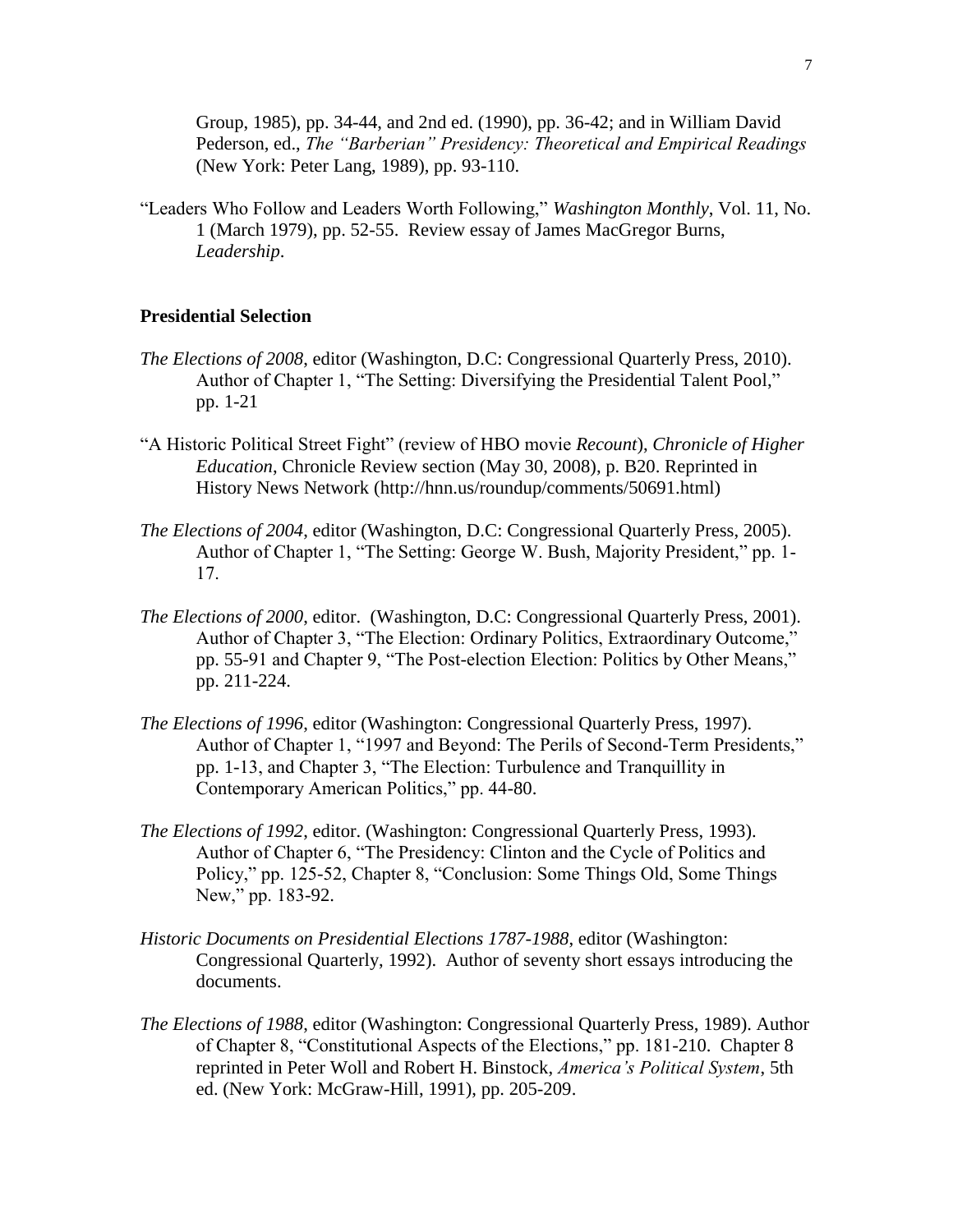- "Choosing the Vice President," *PS: Political Science and Politics*, Vol. 21, No. 4 (Fall 1988), pp. 858-68. Abridged in *Wilson Quarterly,* Vol. 13, No. 2 (Spring 1989). p. 10. Reprinted in *Readings in American Government, 89/90* (Guilford, Conn.: Dushkin Publishing Group, 1989), pp. 195-200; and in Robert DiClerico, ed., *Analyzing the Presidency*, 2nd ed. (Guilford, Conn.: Dushkin Publishing Group, 1990), pp. 188-95.
- *Presidential Selection,* coeditor with Alexander Heard (Durham, N.C.: Duke University Press, 1987). Author of Chapter 6, "Who Vies for President?" pp. 120-54, 377-81 and, with Heard, Chapter 1, "Change and Stability in Choosing Presidents," pp. 1- 14. Chapter 6 originally presented at the Alfred P. Sloan Foundation Conference on the Presidential Selection Process, 1983.
- "The Case for the Current Presidential Nominating Process," in George Grassmuck, ed., *Before Nomination: Our Primary Problems* (Washington: American Enterprise Institute, 1985), pp. 24-34. Reprinted in Peter Woll, ed., *American Government: Readings and Cases*, 9th ed. (Boston: Little, Brown, 1987), pp. 324-33; 10th ed. (1990), pp. 370-79; 11th ed. (1993), and 12th ed. (1996), pp. 282-90; in Woll, *Debating American Government*, 2nd ed. (Boston: Scott, Foresman/Little, Brown, 1988), pp. 202-11; and in Thomas Modl, ed., *America's Elections* (St. Paul, Minn.: Greenhaven Press, 1988), pp. 141-48. Originally presented at the Gerald R. Ford Presidential Library Conference on the Presidential Nominating Process, 1985.
- *The Elections of 1984*, editor (Washington: Congressional Quarterly Press, 1985). Author of Chapter 5, "Foreign Policy: Dominance and Decisiveness in Presidential Elections," with Stephen Hess, pp. 129-54, and Chapter 7, "The Presidency: Reagan and the Cycle of Politics and Policy," with Erwin C. Hargrove, pp. 189-214
- "The Presidential Nominating System: Problems and Prescriptions," in Richard J. Zeckhauser and Derek Leebaert, eds., *What Role for Government?* (Durham, N.C.: Duke University Press, 1982), pp. 34-51. Reprinted in Thomas E. Cronin, *Rethinking the Presidency* (Boston: Little, Brown, 1982), pp. 55-64; and in Emmett H. Buell Jr. and William G. Mayer, *Enduring Controversies in Presidential Nominating Politics* (Pittsburgh: University of Pittsburgh Press, 2004). Originally presented at the annual meeting of the Association of Public Policy and Management, 1980.
- "Presidents, Ideas, and the Search for a Stable Majority," with Erwin C. Hargrove, in Ellis Sandoz and Cecil V. Crabb, Jr., eds., *A Tide of Discontent: The 1980 Elections and Their Meaning* (Washington: Congressional Quarterly Press, 1981), pp. 45-64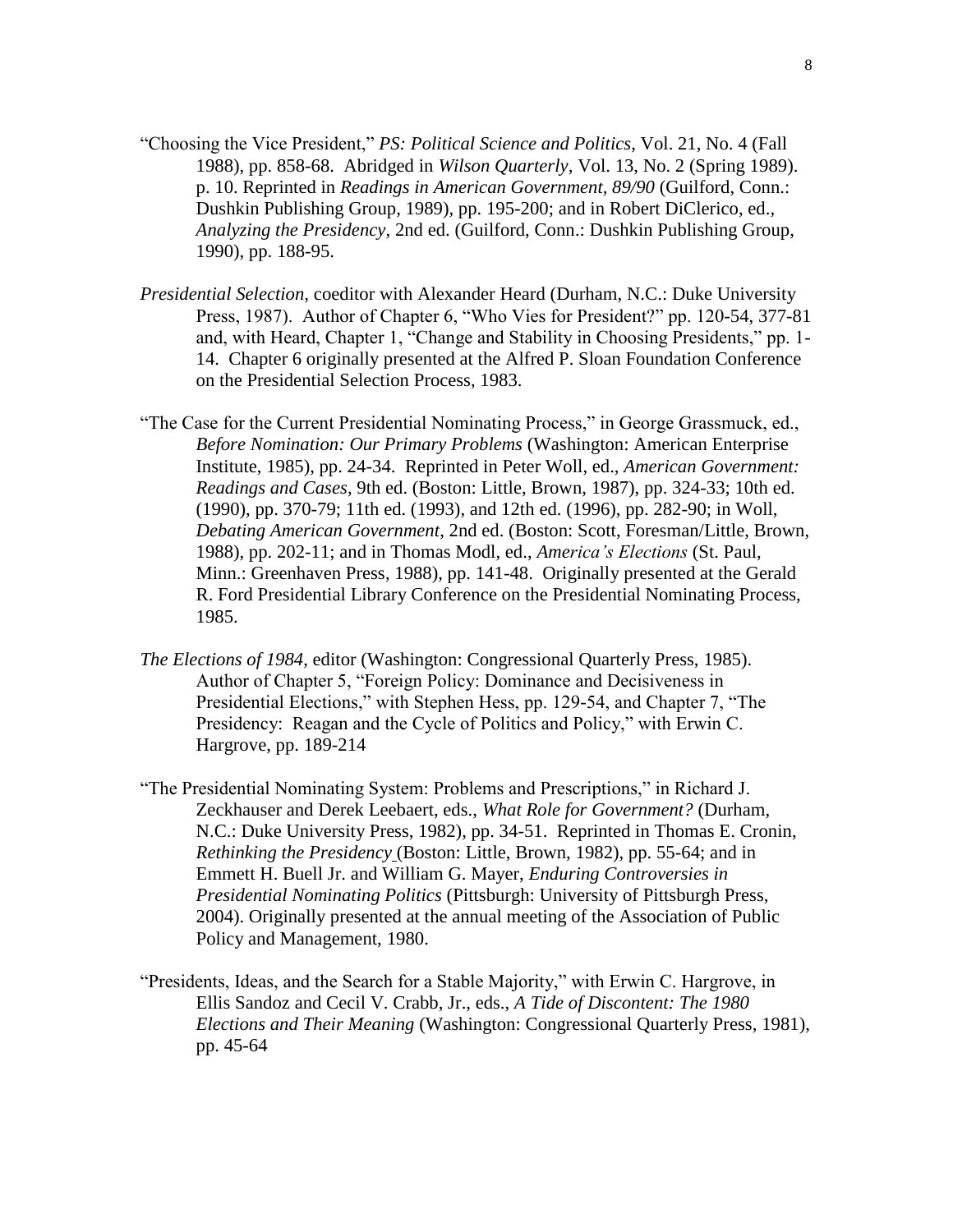"Partisan Bias in the Electoral College," *Journal of Politics*, Vol. 36, No. 4 (November 1974), pp. 1033-48

### **Liberal Education**

- "The Case for the Academies," *Claremont Review of Books*, Vol. 10, No. 3 (forthcoming, Summer 2010)
- "Odysseus and Aeneas: A Classical Perspective on Leadership," *Leadership Quarterly*, special issue on "Views from the Humanities," Vol. 19 (2008), pp. 469-477
- "Stereotype, Then and Now" (review of new books on Duke lacrosse case and Carlisle Indian School), *Chronicle of Higher Education*, Chronicle Review section (October 5, 2007), pp. B12-13. Reprinted in Joseph L. Victor and Joanne Naughton, eds., *Criminal Justice 09/10* (Dubuque, Iowa: McGraw Hill, 2009), pp. 15-16; and Joanne Naughton, ed., *Criminal Justice 10/11* (Dubuque, Iowa: McGraw Hill, 2011), pp. 12-13
- "Diary of a Political Scientist IV, Winter 2006-2007: Southern Politics, Sid Milkis, and "Sixty-Eight," *PS: Political Science and Politics*, Vol. 40, No. 3 (July 2007), pp. 553-556
- "Diary of a Political Scientist III, Fall 2006: Classes, Cadets, and Bob Corker," *PS: Political Science and Politics*, Vol. 40, No. 2 (April 2007), pp. 371-373
- "Diary of a Political Scientist II, Summer 2006: Gambling, Gethsemani, and Gary Jacobson," *PS: Political Science and Politics*, Vol. 40, No. 1 (January 2007), pp. 153-156
- "Diary of a Political Scientist I, Spring 2006: Baseball, Blackjack, and Bill Clinton," *PS: Political Science and Politics*, Vol. 39, No. 4 (October 2006), pp. 885-898
- "A Win-Win-Win Situation: Faculty Associates for Sports Teams," *Inside Higher Ed*, February 16, 2006 (http://insidehighered.com)
- "Kennedy, Achilles, Marx, and Dickens: An Amateur Teaches the Search Course at Rhodes College," in Anthony Brunello, Michael Chiariello, and J. Scott Lee, eds., *The Wider World of Core Texts and Courses* (Chelsea, Mich.: Sheridan Books, 2004), pp. 111-16. Originally presented at the annual meeting of the Association for Core Texts and Curriculum, 2001
- "The Good, the Bad, and the Phony: Six Famous Historians and Their Critics," *Virginia Quarterly Review*, Vol. 78, No. 3 (Summer 2002), pp. 377-394. Reprinted as "What's Happened to History?" History News Network ([http://hnn.us\)](http://hnn.us/),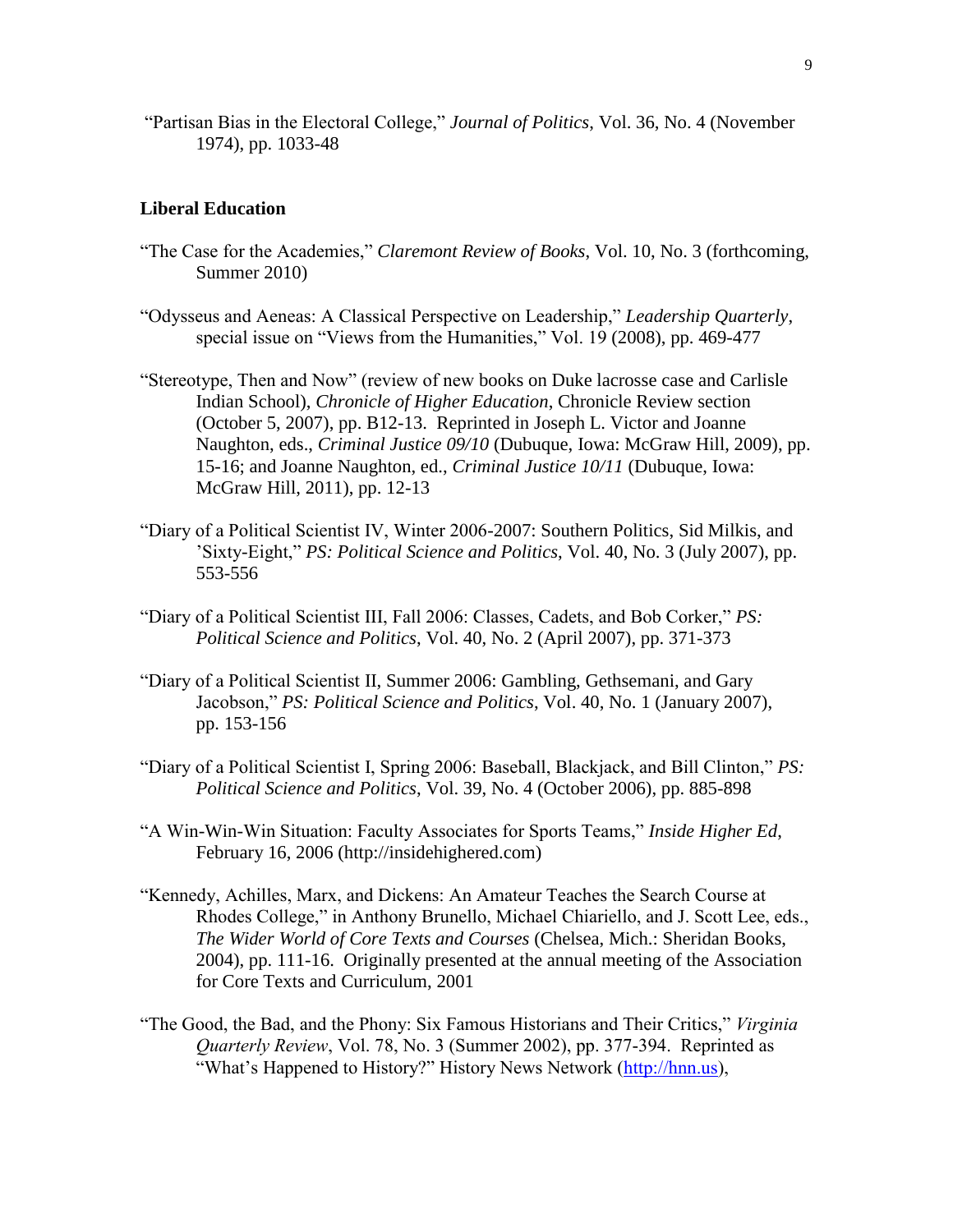September 16, 2002, and abridged in *Chronicle of Higher Education* (August 7, 2002). Recorded version on "History Matters," National Public Radio.

- *Alive at the Core: Exemplary Approaches to General Education in the Humanities*, with associates (San Francisco: Jossey-Bass, 2000). Author of "Introduction: From Rhetoric to Reality," pp. xix-xxv; Chapter 1, "Alive at the Core: Programs and Issues," pp. 1-19; and Chapter 4, "The Search Course at Rhodes College," pp. 70- 95. Chapter 4 originally presented at the Rhodes College Sesquicentennial Conference on Teaching the Humanities, 1998.
- "Creating the Humanities at Rhodes College," *Tennessee Historical Quarterly*, Vol. 56, No. 1 (Spring 1997), pp. 2-19
- *Celebrating the Humanities: A Half-Century of the Search Course at Rhodes College*, editor (Nashville, Tenn.: Vanderbilt University Press, 1996 [cloth], 1998 [paper]). Author of Chapter 1, "The Founding Era, 1945-1958," pp. 3-32, Chapter 7, "The Future of the Search Course," pp. 207-23, "Perspective: The Amateur Hour," pp. 135-37, and Appendix, pp. 225-33.
- "Politics as a Vital, and Sometimes Noble, Human Activity," *Chronicle of Higher Education*, Vol. 41, No. 49 (August 18, 1995). Reprinted in Betsy S. Hilbert, ed., *Progressions: Readings for Writers* (New York: W.W. Norton, 1998), pp. 279-84.
- "*The Iliad* of Homer," "The Greeks and Romans" and, with Kenneth Morrell, "Mythic Background to the Theban Plays of Sophocles," in Douglas W. Hatfield, ed., *Readings in the Search for Values in the Light of Western History and Religion* (Memphis, Tenn.: Rhodes College, 1994, 1995)
- "Faculty and Community in the Liberal Arts College (With Observations on Teaching and Research)," *PS: Political Science and Politics*, Vol. 27, No. 1 (March 1994), pp. 73-76. Originally presented as the Founders" Day Convocation Lecture, Rhodes College, 1993.
- "A Future for Civic Education," in William T. Callahan, ed., *Citizenship for the 21st Century* (Bloomington, Ind.: Eric, 1991), pp. 41-54. Originally presented at Foundation for Teaching Economics Conference on Citizenship in the  $21<sup>st</sup>$ Century, 1988.

"What"s Wrong with History?" *Public Interest*, No. 59 (Spring 1980), pp. 124-31

- "What"s Wrong with Political Science," *Washington Monthly*, Vol. 9, No. 7 (September 1977), pp. 12-20. Reprinted in Charles Peters and Nicholas Lemann, eds., *Inside The System*, 4th ed. (New York: Holt, Rinehart and Winston, 1979), pp. 267-75.
- "Try to Get the Government to Do Something: An Approach to Teaching American Government," with Ronald Castle, *DEA News*, No. 14 (Summer 1977), pp. 1, 20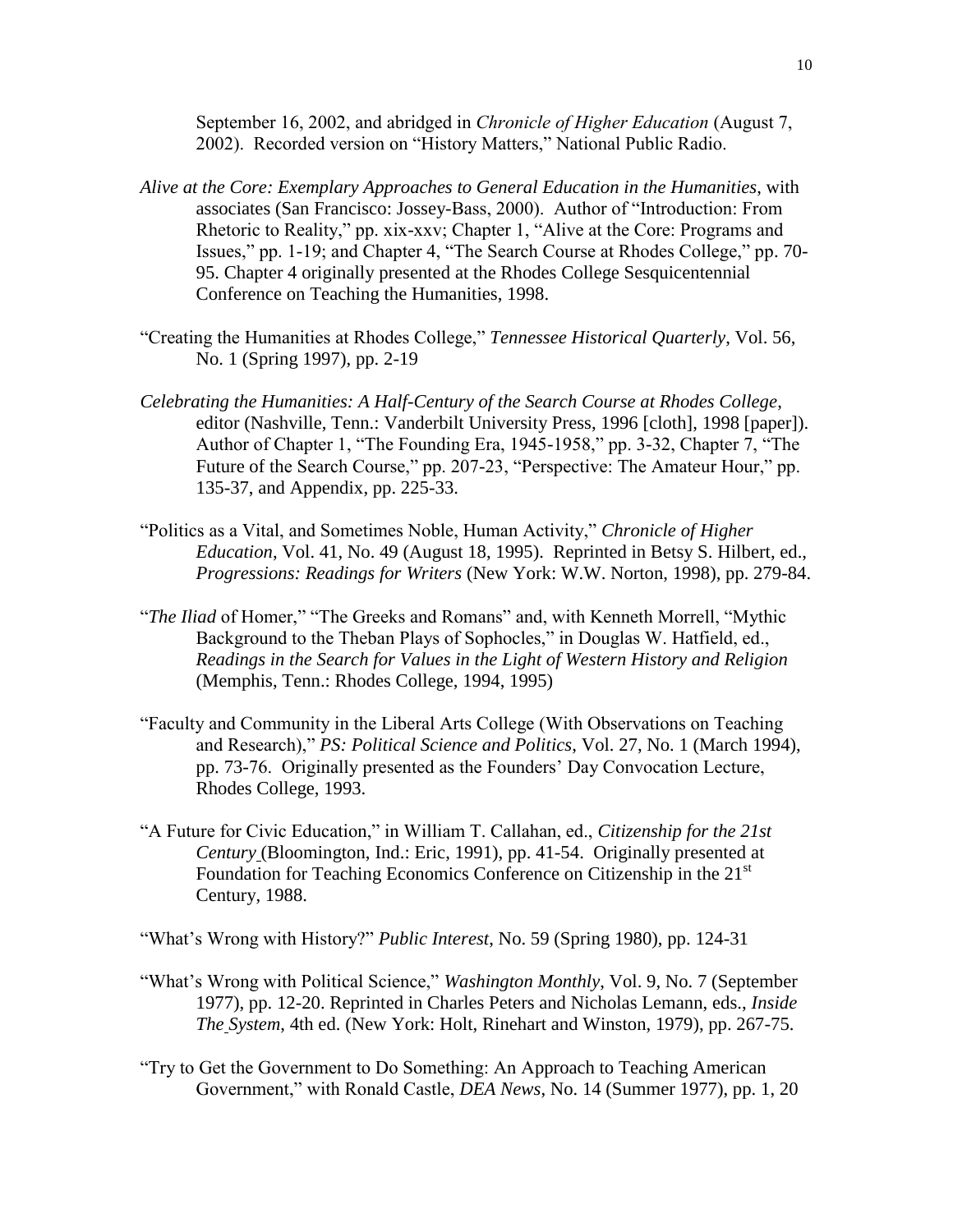# **Culture**

- "Ol" Blue Eyes, In Focus: Cultural Studies Meets Sinatra," *Chronicle of Higher Education*, Chronicle Review section (January 23, 2009), pp. B13-16
- "John Adams, in Brilliant Colors" (review of HBO series *John Adams*), *Chronicle of Higher Education*, Chronicle Review section (March 21, 2008), pp. B17-18. Reprinted in History News Network (http://hnn.us/roundup/archives/58/2008/3/#48637
- "Giving the Left Somewhere to Go" (review of documentary *An Unreasonable Man*), *Chronicle of Higher Education*, Chronicle Review section (January 26, 2007), p. B16.
- "College-Sports Book Go Varsity" and "The Ten Best College-Sports Books Ever," *Chronicle of Higher Education*, Chronicle Review section (June 10, 2005), pp. B6-9.
- "New Sinatras: Swing, Swagger, and Sadness," *Popular Music and* Society, Vol. 27, No. 4 (Winter 2004), pp. 523-31
- "*K Street*: A Political Hall of Mirrors," *Chronicle of Higher Education*, Chronicle Review section (November 14, 2003), p. B17.
- "Stephen L. Carter: The Christian as Contrarian," *Virginia Quarterly Review*, Vol. 79, No. 3 (Summer 2003), pp. 487-97
- ""Thirteen Days" Doesn"t Add Up," *Chronicle of Higher Education*, Chronicle Review section (February 2, 2001), pp. B15-16. Reprinted in *History Matters* [\(www.historymatters.gmu.edu\)](http://www.historymatters.gmu.edu/).
- "Church on Saturday Night: Garrison Keillor"s *A Prairie Home Companion*," *Virginia Quarterly Review*, Vol. 77, No. 1 (Winter 2001), pp. 1-18.
- "History, Meet Politics," *American Prospect*, Vol. 12, No. 11 (June 18, 2001), pp. 36-37. Review essay on the Smithsonian Museum of American History exhibit, "The American Presidency: A Glorious Burden."
- "Frank Sinatra: The Loneliness of the Long Distance Singer," *Virginia Quarterly Review*, Vol. 75, No. 3 (Autumn 1999), pp. 605-21. Named a "Notable Essay in 1999" in Alan Lightman and Robert Atwan, eds., *The Best American Essays 2000* (Boston: Houghton Mifflin, 2000).
- "Ward Just's Washington," *Virginia Quarterly Review*, Vol. 74, No. 1 (Spring 1998), pp. 205-20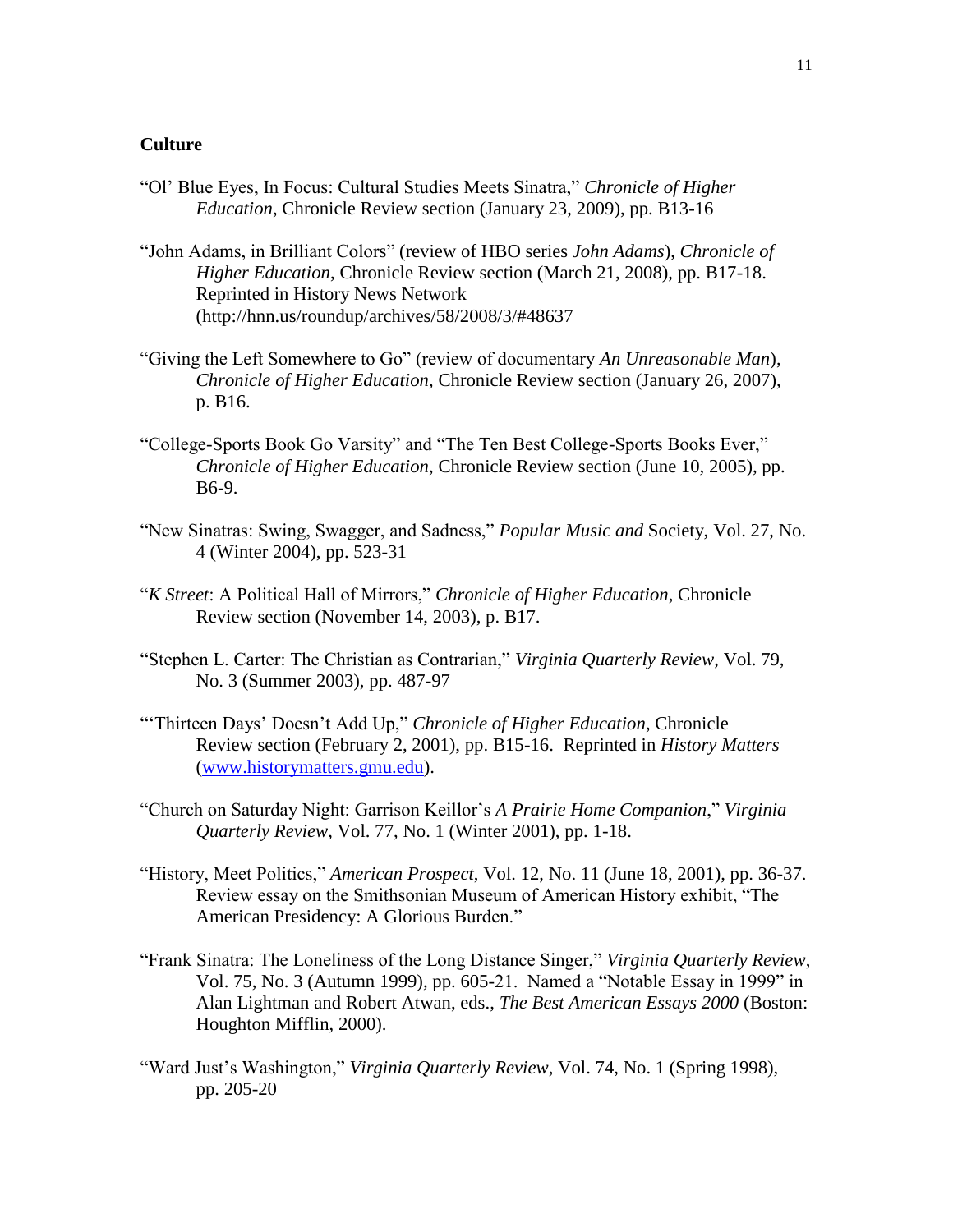- "The Difficult Life of the Middle Manager," *Harvard Business Review*, Vol. 59, No. 5 (September-October 1981), pp. 30-31. Review essay of Earl Shorris, *The Oppressed Middle*.
- "Charles Dickens in America," *William and Mary*, Vol. 47, No. 1 (July-August 1979), pp. 2-8. Articles on particular aspects of Dickens"s American travels on the op-ed pages of the *Baltimore Sun* (October 4, 1977), the *Philadelphia Inquirer* (October 19, 1977), and the *New York Times* (December 25, 1985).

# **Public Policy**

- *Debating Reform: Conflicting Perspectives on How to Fix the American Political System*, with Richard J. Ellis (Washington, D.C.: Congressional Quarterly Press, 2010). Author of "Pro: Line-item Veto," pp. 207-12, and of short essays introducing ten chapters.
- "The Politics of Sovereignty and Public Policy toward Gambling," in Alan Wolfe and Erik C. Owens, eds. *Gambling: Mapping the American Moral Landscape* (Waco: Baylor University Press, 2009), pp. 39-70, 399-401. Originally presented at the Boisi Center for Religion and American Public Life, Boston College, 2007
- "The Quest to Be Called a Tribe: The Lure of Casinos Has Raised the Stakes for Federal Recognition," *Legal Affairs*, Vol. 2, No. 5 (September/October 2003), pp. 56-58.
- *Governing Gambling: Politics and Policy in State, Tribe, and Nation*, with John Mason (Washington: Century Foundation/Brookings Institution, 2001)
- "The Lottery Gamble" and "Online Gambling," *The American Prospect*, Vol. 12, No. 10 (June 4, 2001), pp. 19-21. Reprinted in James D. Torr, ed., *Gambling: Opposing Viewpoints* (San Diego: Greenhaven Press, 2002), pp. 31-36.
- "Morality, Politics, and Gambling," *Vital Speeches of the Day* (April 15, 2000), pp. 406- 409. Originally presented to the Conference on Faith and Political Responsibility, 2000.

#### **Bureaucracy**

- "Bureaucracy," in Adam Kuper and Jessica Kuper, eds., *The Social Science Encyclopedia* (London: Routledge, 2nd. ed. (1996), pp. 57-59
- "Holding Bureaucracy Accountable: The Search for a Model," in Adolph H. Grundman, ed., *The Embattled Constitution* (Melbourne, Fla.: Krieger Publishing Co., 1986), pp. 116-34. Originally presented at the annual meeting of the Southern Political Science Association, 1982.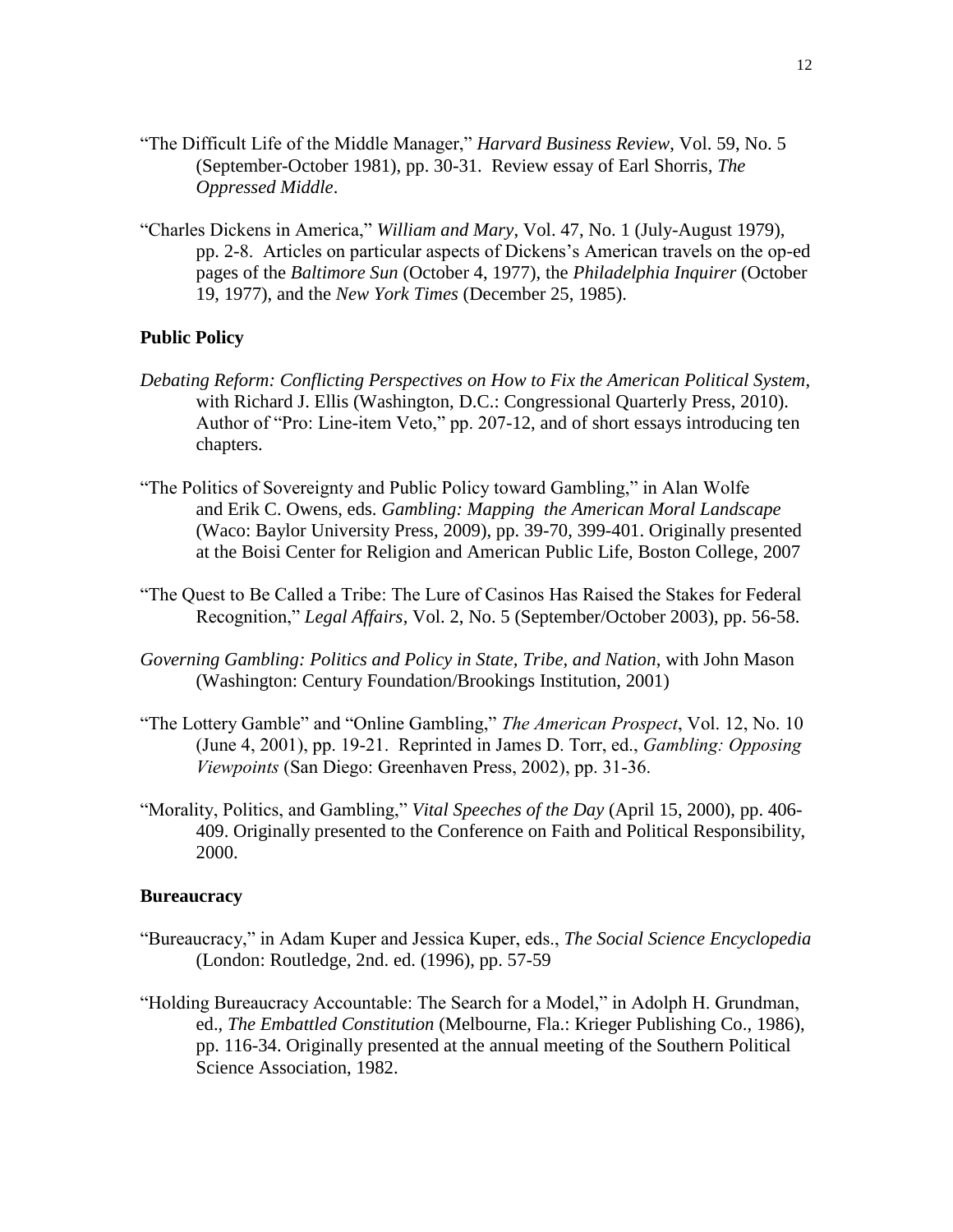- "A Short, Ironic History of American National Bureaucracy," *Journal of Politics,* Vol. 44, No. 3 (August 1982), pp. 747-78. Reprinted in Francis E. Rourke, ed., *Bureaucratic Power in National Policy Making*, 4th ed. (Boston: Little, Brown, 1986), pp. 163-87; and in F. R. Harris, ed., *Essays on the Body Politic* (Glenview, Ill.: Scott, Foresman and Co., 1987), pp. 394-413. Originally presented at the annual meeting of the American Political Science Association, 1981.
- *The Culture of Bureaucracy*, coeditor with Charles Peters (New York: Holt, Rinehart and Winston, 1979). Author of "The Bureaucracy Crisis," pp. 43-54, "How to Break the Ties that Bind Congress to the Lobbies and Agencies," pp. 276-78, and section introductions, pp. v-vi, 1-3, 55-57, 129-31, 185-87, 249-50.
- "The Desk," *Newsweek* "My Turn" column, Vol. 92, No. 11 (September 11, 1978), p. 17. Reprinted in Gerald Levin, ed., *Short Essays: Models for Composition*, 2nd ed. (New York: Harcourt Brace Jovanovich, 1979), pp. 29-33; 3rd ed. (1983), pp. 22- 27; 4th ed. (1986), pp. 26-31; and 5th ed. (1989), pp. 209-14; in Leonora Woodman and Thomas P. Adler, eds., *The Writer's Choice,* 2nd ed. (Glenview, Ill.: Scott, Foresman, 1988), pp. 324-25; and in Barbara B. Travis, ed., *Reading Comprehension* (Dubuque, Iowa: Kendall-Hunt, 1990), pp. 56-58.
- "Bureaucracy: The Biggest Crisis of All," *Washington Monthly*, Vol. 9, No. 11 (January 1978), pp. 50-59. Reprinted in *Current*, No. 201 (March 1978), pp. 9-18; in *Readings in American Government, 79/80* (Guilford, Conn.: Dushkin Publishing Group, 1979), pp. 125-28; in Charles Peters and Nicholas Lemann, eds., *Inside the System*, pp. 315-25; in *Readings in American Government, 80/81*, pp. 99-102; and Hubert M. Levine, ed., *Point-Counterpoint*, 3rd ed. (New York: St. Martin"s Press, 1989), pp. 227-35.

### **Southern Politics**

- "Tennessee: Once a Bluish State, Now a Reddish One," *Tennessee Historical Quarterly* Vol. 45, No. 2 (Summer 2006). Updated and reprinted in Charles S. Bullock III and Mark J. Rozell, eds., *The New Politics of the Old South*, 4th. ed. (Lanham, Md.: Rowman and Littlefield, 2010), pp. 181-206; also in 3rd. ed. (2007), pp. 187-212.
- *How the South Joined the Gambling Nation: The Politics of State Policy Innovation*, with John Mason (Baton Rouge: Louisiana State University Press, 2007).
- "The Politics of Gambling in Tennessee, 1970-2005," *Tennessee Historical Quarterly*, Vol. 46, No. 2 (Summer 2007), pp. 166-94
- "Tennessee Senate: (Almost) All in the Family," in Larry S. Sabato, ed., *The Sixth Year Itch: The Rise and Fall of the George W, Bush Presidency* (New York: Pearson/Longman, 2008), pp. 307-20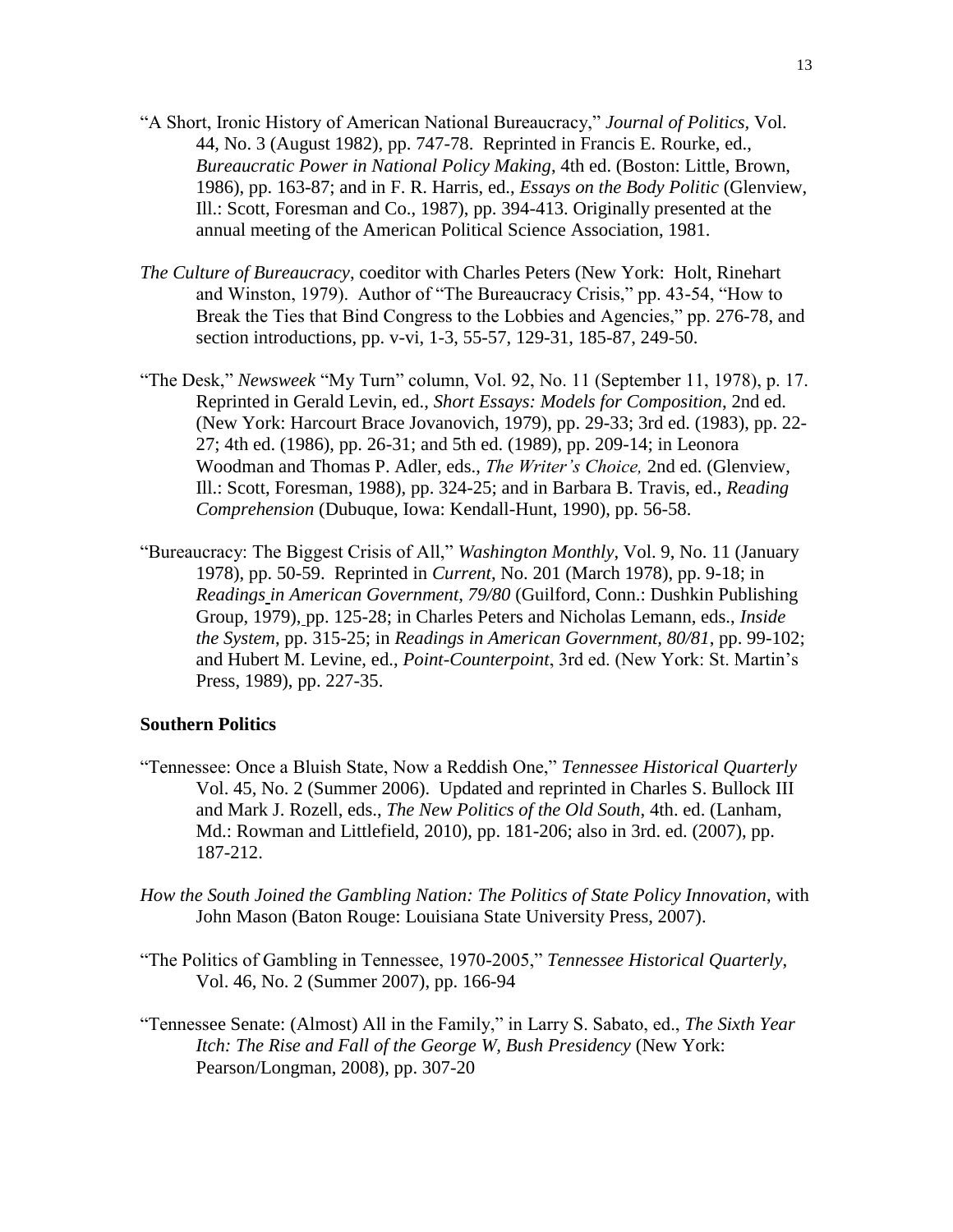- "Mississippi: The Politics of Casino Gambling," with John Mason, in Denise von Herrmann, ed., *Resorting to Casinos: The Mississippi Gambling Industry*  (Jackson: University Press of Mississippi, 2006), pp. 26-46
- "The Politics of Gambling in the South," with John Mason, *Political Science Quarterly*, Vol. 118, No. 4 (Winter 2004), pp. 645-70.
- "How the GOP Conquered the South," *Chronicle of Higher Education*, Chronicle Review section (October 21, 2005), pp. B14-16. Abridged in History News Network [\(http://hnn.us\)](http://hnn.us/), October 17, 2005, and reprinted in John Kromkowski, ed., *Race and Ethnic Relations* (Dubuque, Iowa: McGraw-Hill, 2007), pp. 35-39.

# **Parties, Media, Political Culture, Public Opinion**

- "The Politics of Tribal Recognition: Casinos, Culture, and Controversy," in Allen J. Cigler and Burdett A. Loomis, *Interest Group Politics*, 7th ed. (Washingon: Congressional Quarterly Press, 2007), 65-85
- "Must Read: The Midterm Elections," *Chronicle of Higher Education*, Chronicle Review section (September 22, 2006), B20
- "Ronald Reagan, George W. Bush, and GOPtimism," *Chronicle of Higher Education*, Chronicle Review section (March 17, 2006), B13-15
- "Why Americans Hate Politics and Politicians," in Mel G. Grinspan, ed., *Our Dysfunctional Federal Government: What Can We Do About It?* (Memphis, Tenn.: Rhodes College, 1994), pp. 1-24. Revised versions printed in *Virginia Quarterly Review*, Vol. 70, No. 4 (Autumn 1994), pp. 636-53; in *Vital Speeches of the Day*, Vol. 60, No. 22 (September 1, 1994), pp. 693-98; in *PS: Political Science and Politics*, Vol. 28, No. 1 (March 1995), pp. 72-77; in David T. Canon, Anne Khademian, and Kenneth B. Mayer, eds., *The Enduring Debate: Classic and Contemporary Readings in American Politics* (New York: W.W. Norton, 1997), pp. 291-96; 2nd edition (2000), pp. 272-77; and in Theodore J. Lowi, et al., eds., *Readings for American Government*, 5th ed. (New York: W.W. Norton, 1998), pp. 223-27. Originally presented as the M. L. Seidman Town Hall Lecture, Rhodes College, 1994.
- "Why the Press Exalts Presidential Power," *Media Studies Journal,* Vol. 8, No. 2 (Spring 1994), pp. 155-62. Reprinted in *Current*, No. 366 (October 1994), pp. 21-23.
- "Pay Attention to Turnout," in Thomas Mann, ed., "Is This Any Way to Pick a President?" *Brookings Review*, Vol. 7, No. 2 (Spring 1989), pp. 31-32
- "*The Washington Community, 1800-1828* Revisited," *Virginia Quarterly Review*, Vol. 61, No. 2 (Spring 1985), pp. 189-210. Reprinted in *Washington Book Review*, Vol. 1, No. 1 (January 1986), pp. 2-6.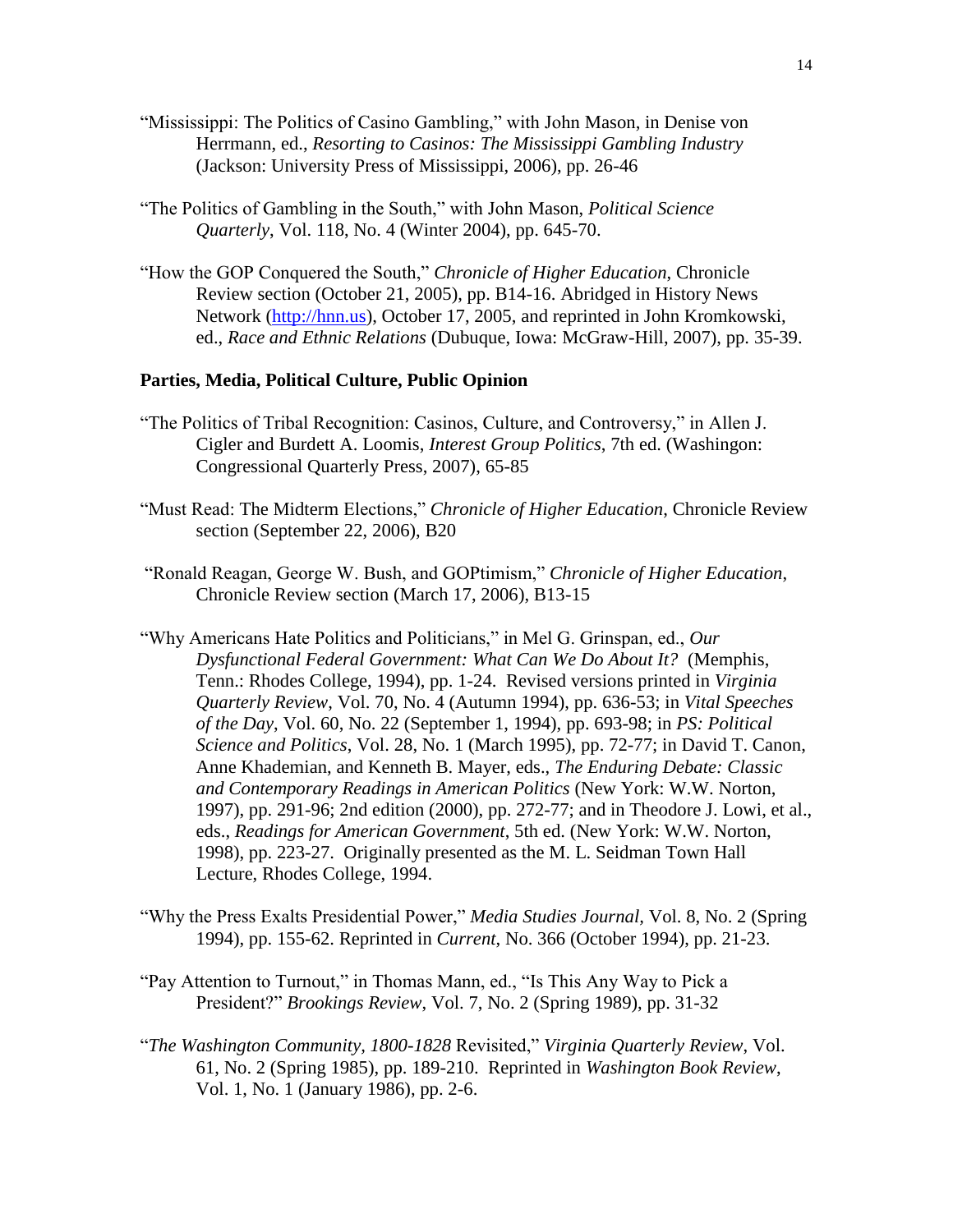- "Evaluative Journalism: A New Synthesis," *Virginia Quarterly Review*, Vol. 58, No. 3 (Summer 1982), pp. 45-67. Reprinted in *Dialogue*, No. 62 (Fall 1983), pp. 65-69. Originally presented at the annual meeting of the Association of Public Policy and Management, 1981.
- "The New Libertarians: Stripping Government of Its Powers," *Saturday Review*, Vol. 7, No. 5 (March 1, 1980), pp. 21-24
- "Power to the People: The Crusade for Direct Democracy," *Saturday Review*, Vol. 6, No. 23 (November 24, 1979), pp. 12-17. Reprinted in *Current*, No. 219 (January 1980), pp. 22-30; in James Burkhart, Samuel Krislov, and Raymond L. Lee, eds., *The Clash of Issues*, 7th ed. (Englewood Cliffs, N.J.: Prentice-Hall, 1981), pp. 23- 28; 8th ed. (1983), pp. 79-86; and 9th ed. (1989), pp. 26-29; in David C. Saffell and Terry Gilbreth, eds., *Subnational Politics: Readings in State and Local Government* (Reading, Mass.: Addison-Wesley, 1982), pp. 79-86;.
- "People as Legislators: The Federal Initiative Idea," *The Nation*, Vol. 226, No. 7 (February 25, 1978), pp. 210-12. Abridged in *Wilson Quarterly*, Vol. 2, No. 3 (Summer 1978), p. 11.

#### **Religion**

- "Introduction: Lincoln"s Religion" in William E. Barton *The Soul of Abraham Lincoln* (Urbana: University of Illinois Press, 2005), pp. xv-xlvii
- "In Defense of Narnia," *Chronicle of Higher Education*, Chronicle Review section (December 2, 2005), pp. B14-15.
- "Fighting for Lincoln"s Soul," *Virginia Quarterly Review*, Vol. 79, No. 4 (Autumn 2003), pp. 607-23
- ""One Mythology among Many": The Spiritual Odyssey of C. S. Lewis," *Virginia Quarterly Review*, Vol. 72, No. 3 (Autumn 1996), pp. 619-33
- "C. S. Lewis and His Critics," *Virginia Quarterly Review*, Vol. 64, No. 1 (Winter 1988). Abridged in *Wilson Quarterly*, Vol. 12, No. 3 (Summer 1988), pp. 27-28. Excerpt reprinted on the *New York Times* op-ed page as "C. S. Lewis: Gone, But Hardly Forgotten" (November 22, 1988).
- "Reclaiming Jonathan Edwards," *New Oxford Review*, Vol. 15, No. 8 (October 1988), pp. 9-12

*Complete list of publications available on request*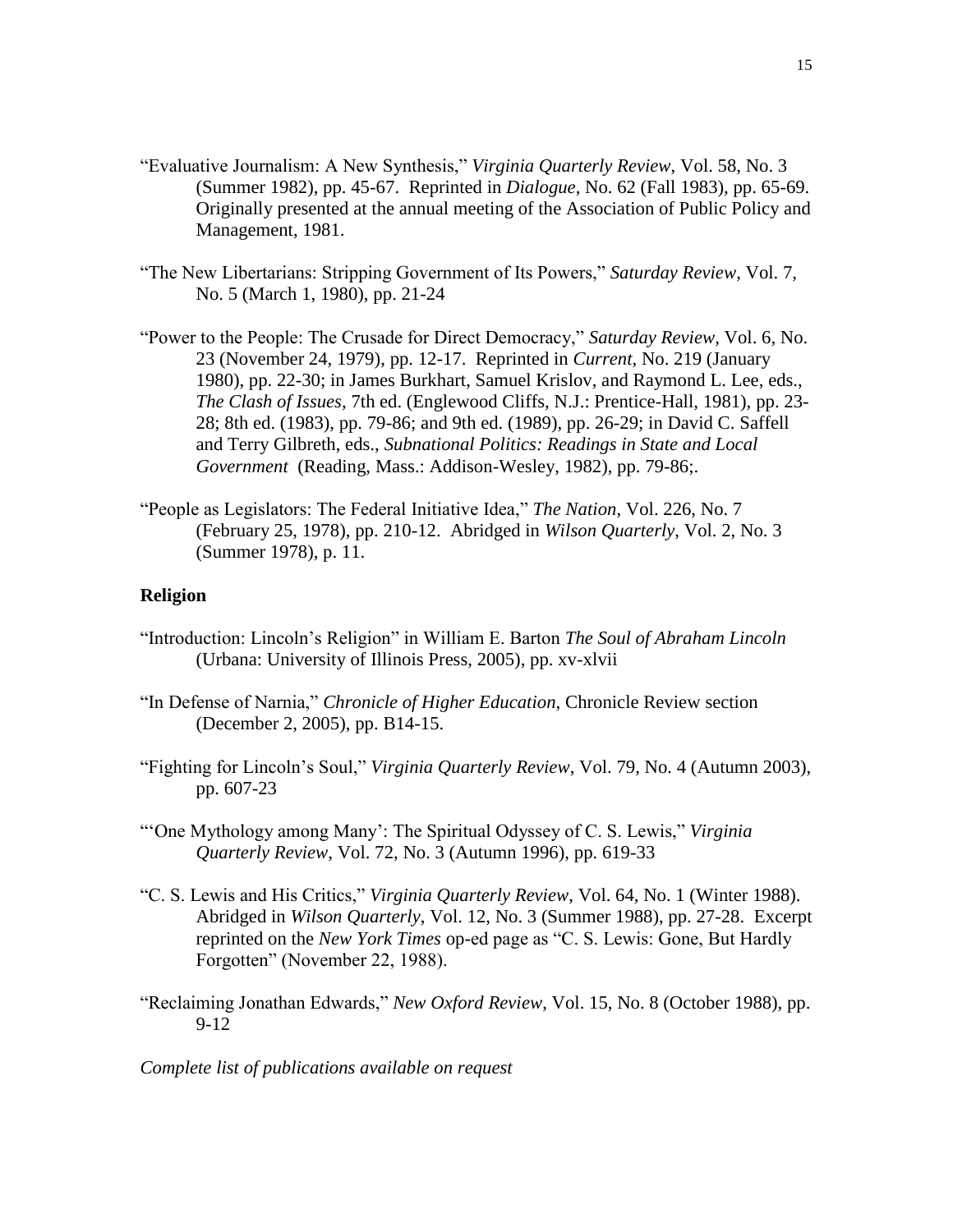#### **Works in Progress**

*The 1968 Election* (Lawrence: University Press of Kansas)

- *The West Point Reader* (Baton Rouge: Louisiana State University Press)
- *Governing at Home: The White House and Domestic Policymaking*, coeditor with Russell L. Riley (Lawrence: University Press of Kansas)
- *The American Presidency: Origins and Development, 1776-2010*, 6th ed., with Sidney M. Milkis (Washington, D.C.: CQ Press)
- *The Evolving Presidency: Landmark Documents, 1787-2010* (Washington, D.C.: CQ Press)

# **Book Series Editor**

- "American Presidential Elections," book series with University Press of Kansas. Founder, senior editor. Nine books published.
- "Interpreting American Politics," book series with Johns Hopkins University Press. Founder, editor. Fifteen books published.

### **Campus Activities (Highlights)**

#### **Rhodes College**:

Chair, President"s Task Force on the Future of Intercollegiate Athletics at Rhodes, 2001-03 Chair, Tenure and Promotions Committee, 1995-97 Organizer, Rhodes Sesquicentennial Conference on Teaching the Humanities, 1998 Chair, Appeals Committee, 1995; member, 1992-95, 2003-06, 2009-present Member, Board of Trustees Committee on Students and Campus Life, 1992-95, 2002-03; Committee on Development, 1995-97, 2000-01, 2003-05; Committee on Board Directions and Leadership, 2002-03 Faculty Associate, Rhodes baseball team, 2004-07 Faculty member, British Studies at Oxford, 1992, 1997, 2001, 2005 Faculty mentor, Rhodes Institute for Regional Studies, 2003, 2004, 2006, 2007 Faculty representative, Truman Scholarships, 2003-04 Founders" Day Convocation lecturer, 1993; M. L. Seidman Town Hall lecturer, 1994, 1999; Speaker, numerous campus, community, admissions, development, trustee, and alumni events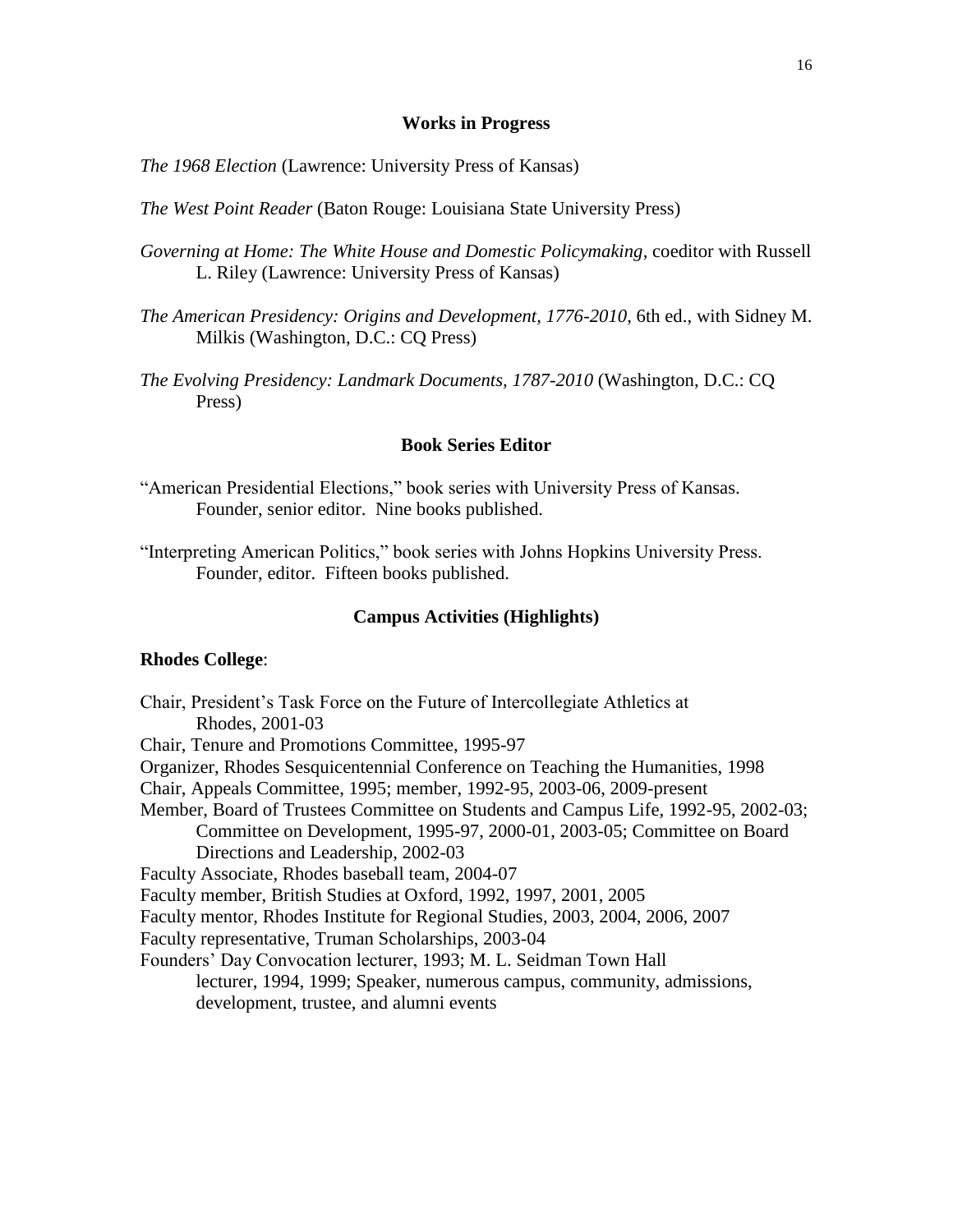#### **\Vanderbilt University**

- Political Science Department: Director of Internship Program, 1979-89; Chair, Introductory Studies Committee, 1987-89
- College of Arts and Sciences: Chair, Public Policy Studies Committee, 1985, 1990-91; Co-Chair, Truman Scholarship Committee, 1990-91
- University: Chair of the Board, Vanderbilt Student Communications, Inc., 1985-86; Chair, External Affairs Committee, 1989-90

## **Professional Activities**

Chair, V.O. Key Book Award Committee, Southern Political Science Association, 2009-10

"Brainstorm" guest blogger (three times weekly) for the Review section of the *Chronicle of Higher Education*, July-November 2008

(http://www.chronicle.com/review/brainstorm/nelson/)

- Interviewer, Clinton Oral History Project, University of Virginia, 2005-present
- Organizer and moderator, White House Speechwriters symposium, Miller Center of Public Affairs, University of Virginia, 2008
- Organizer and moderator, White House Domestic Policymaking symposium, Miller Center of Public Affairs, University of Virginia, 2009
- Book reviews for various professional journals, including the *American Political Science Review, American Historical Review*, *Journal of Politics*, *Political Science Quarterly*, *Presidential Studies Quarterly*, *Journal of Southern History*, *American Journal of Legal Education*, *Tennessee Historical Quarterly,* and *Journal of Interdisciplinary History*
- Guest lecturer at various colleges and universities, including University of Virginia, Vanderbilt University, United States Military Academy, University of Richmond, Brandeis University, University of Maryland, Centre College, Providence College, University of Mississippi, University of Tennessee at Martin, University of Arkansas at Little Rock, University of Kentucky, University of Louisville, Middle Tennessee State University, Grand Valley State University, Lipscomb University
- Outside evaluator, Boston University Core Curriculum, 2000; Providence College Western Civilization program, 2006; various political science departments
- Interviews on local, regional and national television and radio programs and national newspapers and magazines, including the *New York Times*, *Wall Street Journal*, *Washington Post*, *Los Angeles Times*, *USA Today*, *Philadelphia Inquirer*, National Public Radio (various programs), NBC, CNN, C-Span
- Referee for various professional journals and university presses
- External reviewer of tenure and promotion candidates, various colleges and universities
- Program committee, Memphis Brooks Museum of Art, Portraits of the Presidents from the National Portrait Gallery, 2001-02
- Editor, special issue on the presidency for the *Magazine of History*, published by the Organization of American Historians, Summer 1997
- Aspen Scholar, Aspen Institute, 1998